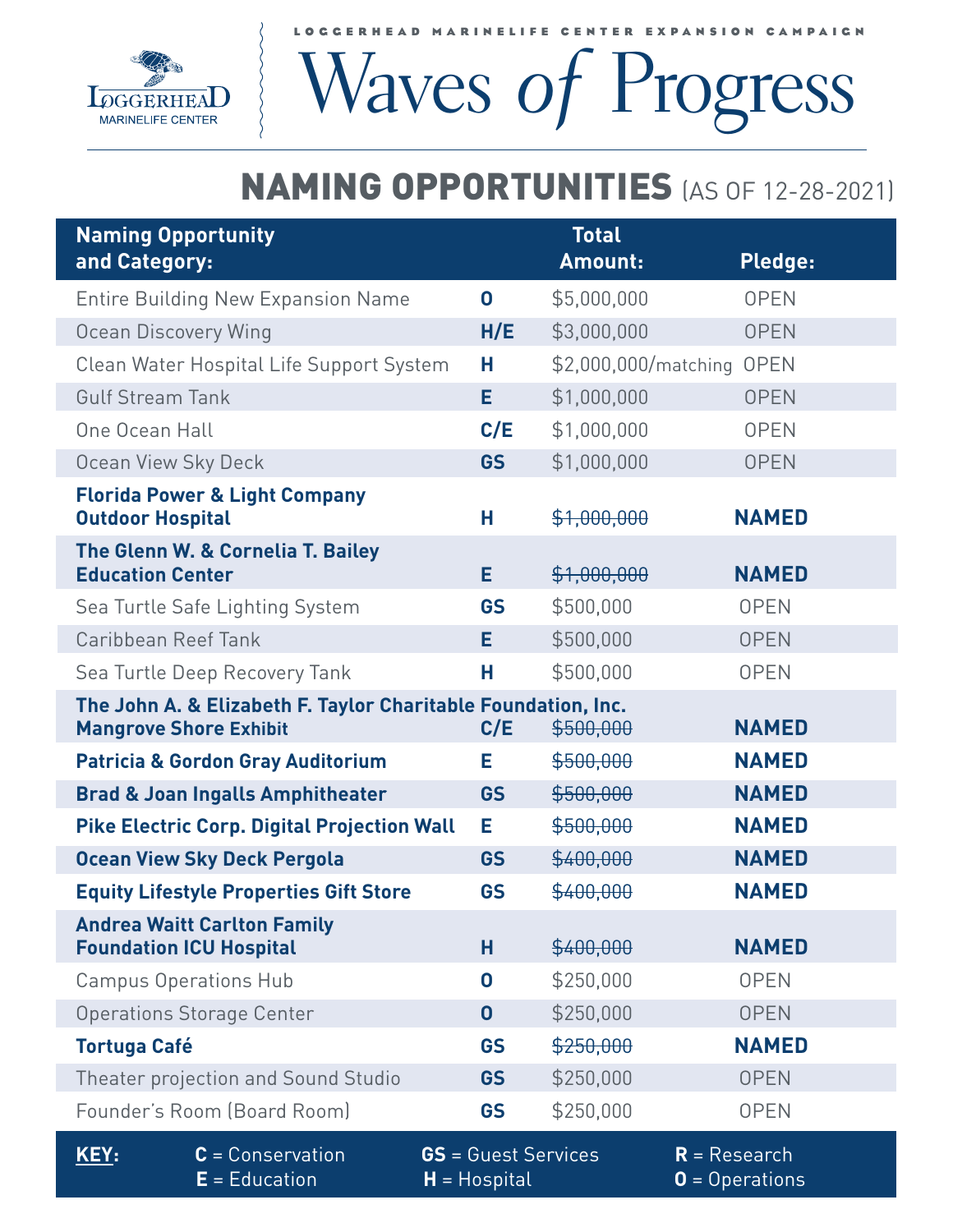| <b>Naming Opportunity</b>                                     |                                                                                            |                                               | <b>Total</b> |                                    |
|---------------------------------------------------------------|--------------------------------------------------------------------------------------------|-----------------------------------------------|--------------|------------------------------------|
| and Category:                                                 |                                                                                            |                                               | Amount:      | Pledge:                            |
|                                                               | <b>Gulf Stream Current Exhibit</b>                                                         | $\mathbf 0$                                   | \$250,000    | <b>OPEN</b>                        |
| I Am The Ocean Exhibit                                        |                                                                                            | Е                                             | \$250,000    | <b>OPEN</b>                        |
|                                                               | One Ocean Hall Life Support System                                                         | $\mathbf 0$                                   | \$250,000    | <b>OPEN</b>                        |
| <b>Digital Reef Exhibit</b>                                   | <b>Neil Hartzog and Adam Hartzog</b>                                                       | E                                             | \$250,000    | <b>NAMED</b>                       |
|                                                               | <b>Kukla Family, Split Rock Charitable Foundation</b><br><b>Florida Coral Reef Exhibit</b> | Е                                             | \$250,000    | <b>NAMED</b>                       |
| (Learning Center)                                             | <b>Pratt &amp; Whitney Classroom</b>                                                       | Е                                             | \$250,000    | <b>NAMED</b>                       |
|                                                               | <b>Classroom 2 - Learning Center</b>                                                       | Е                                             | \$250,000    | <b>NAMED</b>                       |
| <b>Research Laboratory</b>                                    | <b>George and Lynn Bovenizer</b>                                                           | R.                                            | \$250,000    | <b>NAMED</b>                       |
| <b>Ann &amp; Maury Petersen</b><br><b>Ocean View Entrance</b> |                                                                                            | <b>GS</b>                                     | \$250,000    | <b>NAMED</b>                       |
| <b>Welcome Center</b>                                         | <b>Mary Alice Fortin Foundation</b>                                                        | <b>GS</b>                                     | \$250,000    | <b>NAMED</b>                       |
| <b>Seaside Discovery Ramp</b>                                 | <b>Bruce A. Beal &amp; Frank V. Cunningham</b>                                             | E/GS                                          | \$250,000    | <b>NAMED</b>                       |
| <b>Coleman &amp; Susan Burke</b><br><b>Foundation Stage</b>   |                                                                                            | E.                                            | \$250,000    | <b>NAMED</b>                       |
|                                                               | <b>Imaging &amp; Diagnostic Suite</b>                                                      | н                                             | \$250,000    | <b>NAMED</b>                       |
|                                                               | <b>Waves of Progress Mezzanine Overlook</b>                                                | <b>GS</b>                                     | \$200,000    | <b>OPEN</b>                        |
|                                                               | <b>Outdoor Treatment Station</b>                                                           | н                                             | \$150,000    | <b>OPEN</b>                        |
| <b>The Niedland Family</b>                                    | <b>Blood Research Laboratory</b>                                                           | H/R                                           | \$150,000    | <b>NAMED</b>                       |
|                                                               | <b>Horgen Family Pathology Lab</b>                                                         | H/R                                           | \$150,000    | <b>NAMED</b>                       |
| <b>ER Treatment Area</b>                                      | <b>Donald &amp; Barbara Newman</b>                                                         | н                                             | \$150,000    | <b>NAMED</b>                       |
|                                                               | <b>Jim &amp; Diane Perrella Discovery Gateway</b>                                          | GS                                            | \$150,000    | <b>NAMED</b>                       |
|                                                               | Descent to the Deep Exhibit                                                                | Е                                             | \$125,000    | <b>OPEN</b>                        |
| Make Waves Exhibit                                            |                                                                                            | Е                                             | \$125,000    | <b>OPEN</b>                        |
|                                                               | <b>One Ocean Hall Seagrass Tank</b>                                                        | E                                             | \$125,000    | <b>NAMED</b>                       |
|                                                               | <b>Waves of Progress Passage</b>                                                           | $\mathbf 0$                                   | \$100,000    | <b>OPEN</b>                        |
| <b>Roe Green Foundation</b><br><b>North Breezeway</b>         |                                                                                            | <b>GS</b>                                     | \$100,000    | <b>NAMED</b>                       |
|                                                               | <b>Honda Classic Cares Classroom</b>                                                       | Е                                             | \$100,000    | <b>NAMED</b>                       |
| KEY:                                                          | $C =$ Conservation<br>$E =$ Education                                                      | <b>GS</b> = Guest Services<br>$H = H$ ospital |              | $R =$ Research<br>$0 =$ Operations |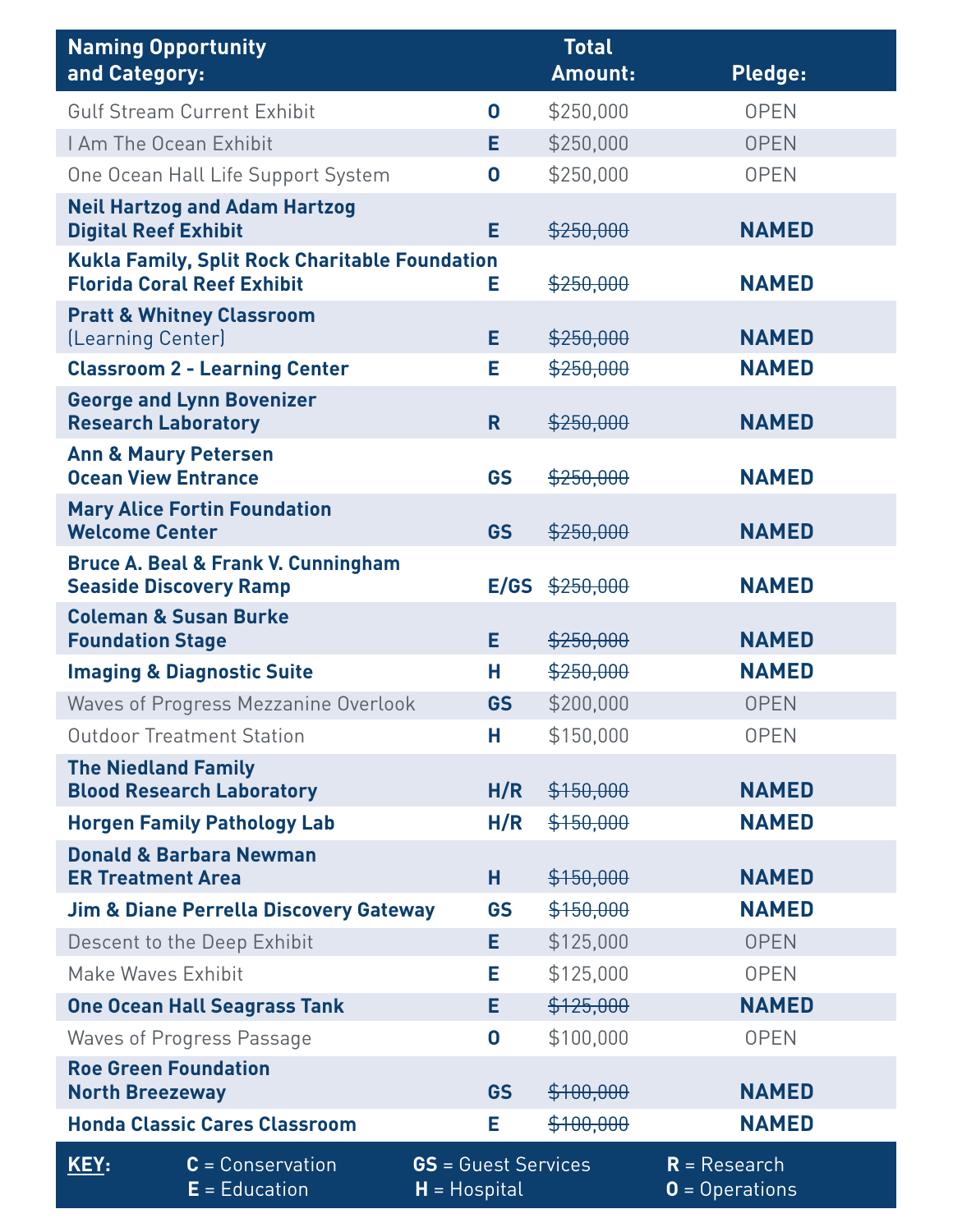| <b>Naming Opportunity</b>                                        |                                                                                                   |                                               |           | <b>Total</b> |                                    |
|------------------------------------------------------------------|---------------------------------------------------------------------------------------------------|-----------------------------------------------|-----------|--------------|------------------------------------|
| and Category:                                                    |                                                                                                   |                                               |           | Amount:      | Pledge:                            |
|                                                                  | <b>Anne A. Mergens Classroom</b>                                                                  | Е                                             |           | \$100,000    | <b>NAMED</b>                       |
|                                                                  | <b>Community Foundation for Palm Beach</b><br>and Martin Counties Classroom                       | E                                             |           | \$100,000    | <b>NAMED</b>                       |
|                                                                  | <b>Marshall E. Rinker, Sr., Foundation</b><br><b>Rinker Children's Research Station</b>           | Е                                             |           | \$100,000    | <b>NAMED</b>                       |
|                                                                  | <b>Beam Family Atlantic Ocean Lobby</b>                                                           | $\mathbf 0$                                   |           | \$100,000    | <b>NAMED</b>                       |
|                                                                  | <b>Bonnie &amp; James Reiffel Tortuga Terrace</b>                                                 |                                               | <b>GS</b> | \$100,000    | <b>NAMED</b>                       |
| <b>Jennifer &amp; Robert Male</b><br><b>Moon Jelly Tank</b>      |                                                                                                   |                                               | C/E       | \$100,000    | <b>NAMED</b>                       |
|                                                                  | <b>Morse Hill Foundation, Michael &amp; Margaret</b><br><b>Picotte Coastal Conservation Lobby</b> | $\mathbf 0$                                   |           | \$100,000    | <b>NAMED</b>                       |
|                                                                  | <b>Roe Green Foundation Grand Hall Lobby</b>                                                      |                                               | <b>GS</b> | \$100,000    | <b>NAMED</b>                       |
|                                                                  | Roe Green Foundation Outdoor Café Terrace                                                         |                                               | <b>GS</b> | \$100,000    | <b>NAMED</b>                       |
|                                                                  | <b>Bart &amp; Julie Livolsi Entry Courtyard</b>                                                   |                                               | <b>GS</b> | \$50,000     | <b>NAMED</b>                       |
| <b>Jennifer &amp; Robert Male</b><br><b>Children's Play Area</b> |                                                                                                   |                                               | <b>GS</b> | \$50,000     | <b>NAMED</b>                       |
|                                                                  | <b>Jack &amp; Jan Clark Hatchling Tank</b><br><b>Plus Lighting &amp; Disorientation Exhibit</b>   |                                               | C/H       | \$50,000     | <b>NAMED</b>                       |
|                                                                  | <b>Karen Bell Mackie Hatchling Tank</b><br><b>Plus Marine Debris Exhibit</b>                      |                                               | C/H       | \$50,000     | <b>NAMED</b>                       |
| <b>Meg &amp; Sam Woodside</b><br><b>ICU Hospital Tank</b>        |                                                                                                   | Н                                             |           | \$50,000     | <b>NAMED</b>                       |
| <b>Lisa &amp; Paul Koches</b><br><b>ICU Hospital Tank</b>        |                                                                                                   | н                                             |           | \$50,000     | <b>NAMED</b>                       |
| <b>ICU Hospital Tank</b>                                         | <b>TBC Corp. / The Shull Family</b>                                                               | н                                             |           | \$50,000     | <b>NAMED</b>                       |
| <b>ICU Hospital Tank</b>                                         | <b>Grandchildren of Chuck &amp; Sue Moran</b>                                                     | н                                             |           | \$50,000     | <b>NAMED</b>                       |
| <b>ICU Hospital Tank</b>                                         | <b>Marine Industries Association - Palm Beach County</b>                                          | н                                             |           | \$50,000     | <b>NAMED</b>                       |
| <b>ICU Hospital Tank</b>                                         | <b>Marine Industries Association - Palm Beach County</b>                                          | н                                             |           | \$50,000     | <b>NAMED</b>                       |
| <b>Sherry &amp; Tom Barrat</b><br><b>ICU Hospital Tank</b>       |                                                                                                   | н                                             |           | \$50,000     | <b>NAMED</b>                       |
| <b>Hospital Tank</b>                                             |                                                                                                   | Н                                             |           | \$50,000     | <b>NAMED</b>                       |
|                                                                  | Ocean View Sky Deck Vestibule                                                                     | $\mathbf 0$                                   |           | \$30,000     | <b>OPEN</b>                        |
| KEY:                                                             | $C =$ Conservation<br>$E =$ Education                                                             | <b>GS</b> = Guest Services<br>$H = H$ ospital |           |              | $R =$ Research<br>$0 =$ Operations |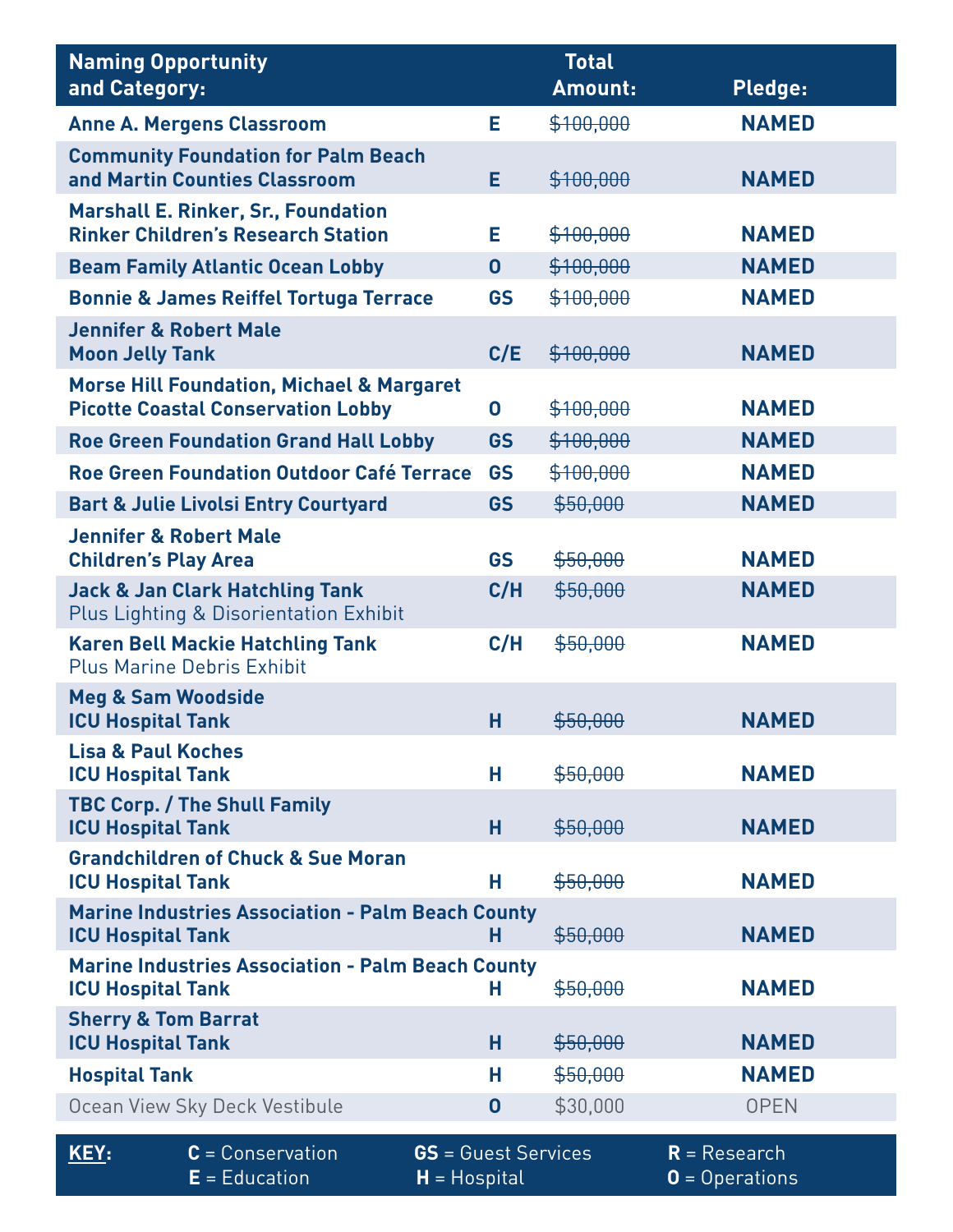| <b>Naming Opportunity</b>                                                      |                  | <b>Total</b>               |                                    |
|--------------------------------------------------------------------------------|------------------|----------------------------|------------------------------------|
| and Category:                                                                  |                  | Amount:                    | Pledge:                            |
| <b>Diane, Douglas &amp; Donald Gray</b>                                        |                  |                            |                                    |
| <b>Ocean Discovery Wing Vestibule</b>                                          | $\mathbf 0$      | \$30,000                   | <b>NAMED</b>                       |
| <b>Connie Portz Jaremko Hospital Tank</b>                                      | н                | \$30,000                   | <b>NAMED</b>                       |
| <b>Barbara Savastano Hospital Tank</b>                                         | н                | \$30,000                   | <b>NAMED</b>                       |
| <b>Memory of Suzanne Thompson</b><br><b>Hospital Tank</b>                      | н                | \$30,000                   | <b>NAMED</b>                       |
| <b>John &amp; Carol Vispo Hospital Tank</b>                                    | Н                | \$30,000                   | <b>NAMED</b>                       |
| <b>Outdoor Ocean Reef Tank Stairs</b><br>In Memory of John and Carol Hines     | $\boldsymbol{0}$ | \$30,000                   | <b>NAMED</b>                       |
| Ocean Discovery View Elevator                                                  | 0                | \$25,000                   | <b>OPEN</b>                        |
| Leanna Landsmann Hospital Tank                                                 | н                | \$25,000                   | <b>NAMED</b>                       |
| <b>Chip Block Hospital Tank</b>                                                | н                | \$25,000                   | <b>NAMED</b>                       |
| <b>Dan Jennings Hospital Tank</b>                                              | н                | \$25,000                   | <b>NAMED</b>                       |
| <b>Lynne &amp; Pete Wells Hospital Tank</b>                                    | н                | \$25,000                   | <b>NAMED</b>                       |
| <b>James F. Mullen IV Hospital Tank</b>                                        | н                | \$25,000                   | <b>NAMED</b>                       |
| <b>Loxahatchee Club Educational Foundation</b><br><b>Learning Lagoon</b>       | $\boldsymbol{0}$ | \$25,000                   | <b>NAMED</b>                       |
| <b>David &amp; Carol Judice</b><br><b>Ocean Discovery Staircase</b>            | $\bf{0}$         | \$25,000                   | <b>NAMED</b>                       |
| <b>Congressman Mark Foley &amp; Friends</b><br>of Mark Foley Sea Star Stairway | 0                | \$25,000                   | <b>NAMED</b>                       |
| <b>Matthew &amp; Tracy Smith Foundation</b><br><b>Ocean View Skyway</b>        |                  | GS<br>\$25,000             | <b>NAMED</b>                       |
| <b>Sharkey Foundation</b><br><b>Administrative Lobby</b>                       | $\boldsymbol{0}$ | \$25,000                   | <b>NAMED</b>                       |
| <b>Bitasta (Vitti) Chaturvedi</b><br><b>Administrative Office</b>              | $\mathbf 0$      | \$25,000                   | <b>NAMED</b>                       |
| <b>John &amp; Carol Vispo</b><br><b>Ocean Discovery Wing Display Case</b>      | Е                | \$25,000                   | <b>NAMED</b>                       |
| <b>Auditorium Chair Lift</b>                                                   | $\boldsymbol{0}$ | \$20,000                   | <b>OPEN</b>                        |
| <b>Ocean View Sky Deck Double Doors</b>                                        | 0                | \$15,000                   | <b>NAMED</b>                       |
| <b>Christine &amp; Larry Carsman</b><br><b>One Ocean Hall Porthole Window</b>  | $\mathbf 0$      | \$12,500                   | <b>NAMED</b>                       |
| <b>Laura Schilling Entry Portico</b>                                           |                  | \$12,500<br>GS             | <b>NAMED</b>                       |
| <b>Jim Abernethy Entry Portico</b>                                             |                  | \$12,500<br><b>GS</b>      | <b>NAMED</b>                       |
| <b>Bonnie &amp; James Reiffel Entry Portico</b>                                |                  | \$12,500<br><b>GS</b>      | <b>NAMED</b>                       |
| $C =$ Conservation<br>KEY:<br>$E =$ Education                                  | $H = H$ ospital  | <b>GS</b> = Guest Services | $R =$ Research<br>$0 =$ Operations |